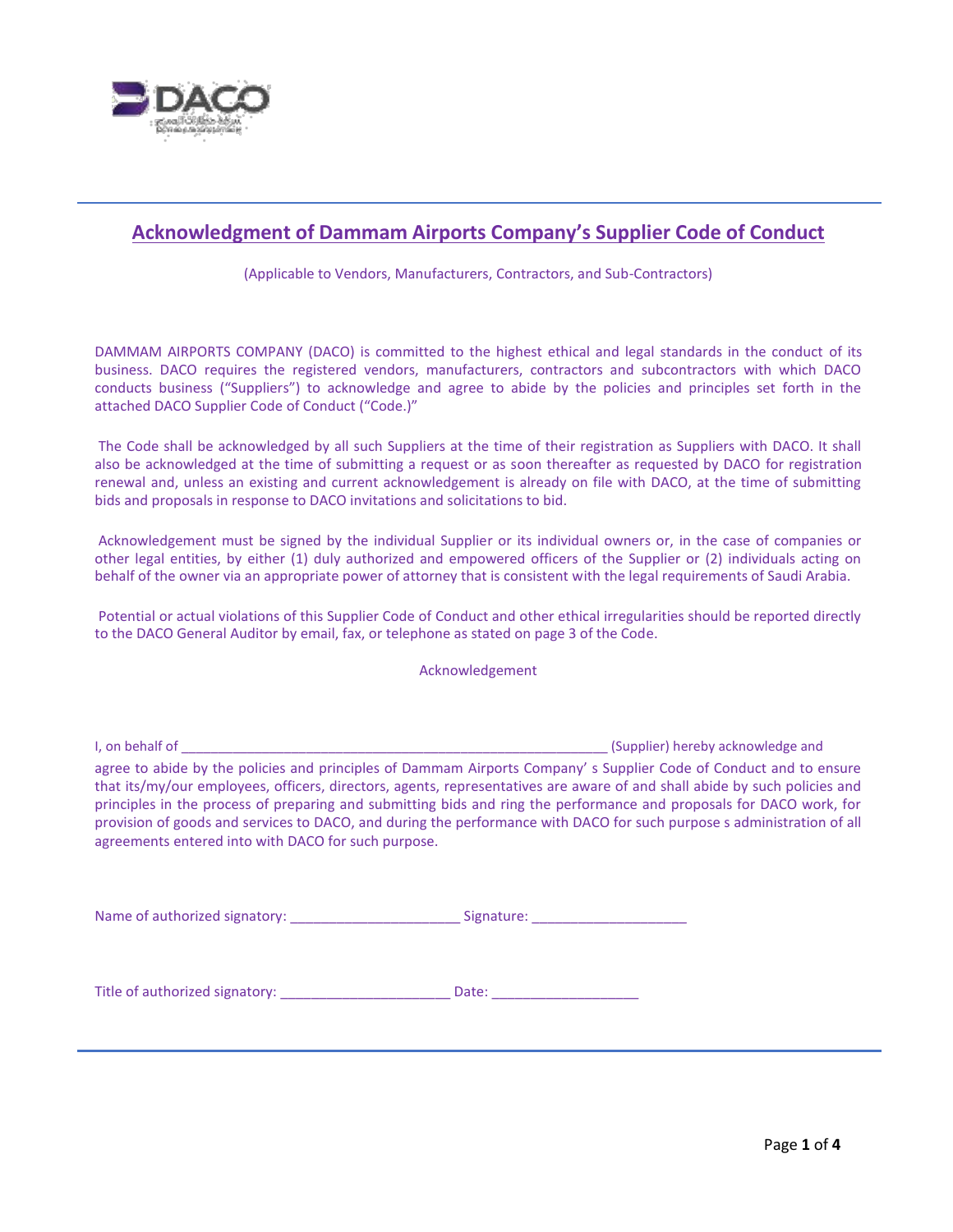

# **DAMMAM AIRPORTS COMPANY (DACO)**

# **SUPPLIER CODE OF CONDUCT**

#### **SCOPE**

This Supplier Code of Conduct establishes a Policy for all current and potential DACO Suppliers. DACO Suppliers include vendors, manufacturers, contractors, and sub-contractors who are registered with DACO and seeking to provide goods, services, or personnel (including consultants) to DACO or which are currently parties to agreements for such purposes with DACO or one of its contractors. The term DACO as used herein includes DACO and its subsidiary companies.

## **INTENT**

DACO is committed to conducting its business in an ethical, legal, safe, and environmentally and socially responsible manner. DACO requires each of its Suppliers to share and demonstrate this commitment and, therefore, has established this Supplier Code of Conduct. DACO requires its Suppliers to consistently meet the following requirements in order to be considered for, to do, or continue to do business with DACO.

## **SUPPLIER CODE OF CONDUCT**

## **Compliance with Laws, Codes, and Regulations**

DACO Suppliers must comply with all applicable laws, codes, and regulations as set forth in applicable procurement documents and agreements (including but not limited to proposals, invitations to bid, solicitations, and resulting contractual and purchasing agreements).

## **Environmental, Health, and Safety Practices**

It is the responsibility of the Supplier to assure that its facilities are designed and safely operated in compliance with the established government and industry environmental protection policies and that they do not present unnecessary risks to the environment or public. DACO Suppliers shall maintain safe, sanitary, and healthy residential camp and living environments for all their employees. Such compliance shall include, among other things:

- 1. Obtaining and maintaining any necessary environmental permits.
- 2. Proper handling and disposition of hazardous materials and refuse.
- 3. Monitoring, controlling, and responsibly treating discharges generated from operations.
- 4. Conducting appropriate employee safety training and providing adequate safety equipment.
- 5. Maintaining records of safety training and monitoring safety performance.
- 6. Ensuring Suppliers' employees comply with applicable health and safety rules and regulations and perform their duties and work in a manner which will not endanger themselves or others.
- 7. Providing training required to promote sound public health and hygiene practices.

#### **Ethical Business Practices**

DACO and its Suppliers shall conduct their businesses in accordance with the highest standards of ethical behavior. Suppliers are expected to conform to these requirements in each of the following areas:

- 1. **Fair Trade Practices:** Suppliers shall not engage in collusive bidding, price discrimination, anti-competitive, antitrust, or other unfair trade practices.
- 2. **Ethical Sourcing:** Suppliers shall source goods or services from third parties that meet, as a minimum, country of origin standards for health and safety, working hours, pay, employment conditions and environmental protection.
- 3. **Relationships and Communications:** DACO Business Ethics Policy requires that all transactions are to be conducted fairly, honestly, and with integrity, according to the highest ethical standards. Abuse or violation of this Business Ethics Policy is considered dishonesty.

Suppliers and their personnel shall avoid even the appearance of unethical or compromising practices in relationships, actions, or communications with regard to existing or proposed business relationships with DACO.

DACO views it as a conflict of interest and improper business practice for current or former DACO employees to utilize any confidential or proprietary business, technical, or other information obtained while in the service of DACO to influence DACO's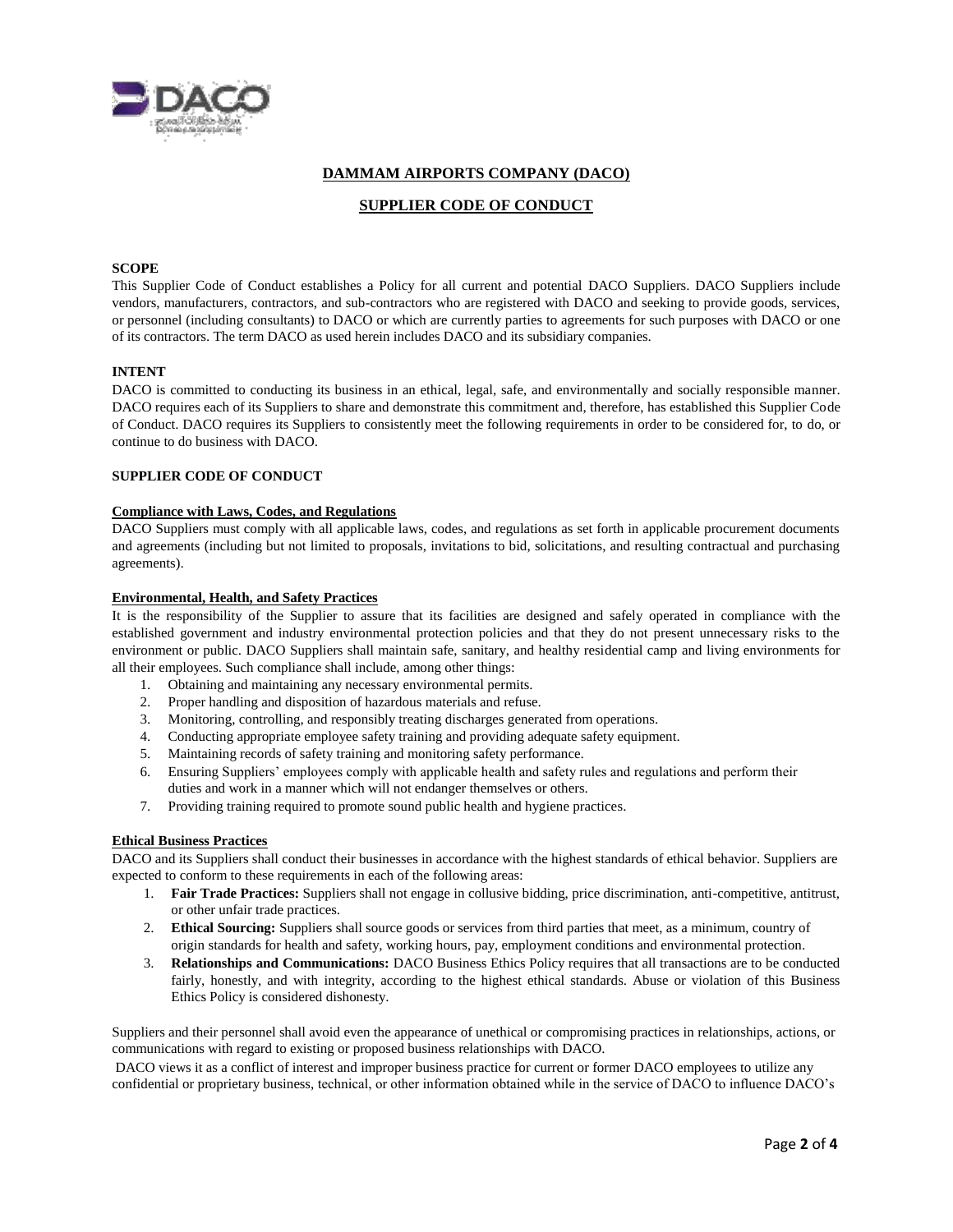

existing or proposed commercial transactions for the purpose of gaining a personal commercial advantage, or benefitting any third party, or to otherwise damage DACO, whether during or after leaving employment by DACO.

Suppliers shall not encourage or utilize current or former DACO employees in any manner which would cause them to disclose or provide any confidential, proprietary, or other restricted information obtained while employed by DACO to influence DACO's existing or proposed commercial transactions for the purpose of gaining a commercial advantage.

Suppliers shall not hire, employ, engage as a consultant, procure the services of, or allow acquisition of any ownership interest of the Supplier, except through a permitted passive investment, by any current DACO employee. This restriction shall also apply to any former employee who has held a management-level position within DACO or higher. The restriction pertaining to former employees shall be valid for a period of two (2) years following the time that such individual is no longer an employee of DACO. Suppliers may seek exceptions to these restrictions from DACO. Requests for such exceptions should be submitted in writing with an explanation to DACO Supply Chain.

DACO will take appropriate measures to detect any such improper business practices and will take appropriate action against current or former employees and Suppliers who violate these restrictions. Suppliers are expected to cooperate with DACO investigations and to provide reasonable assistance as requested.

## **Bribery, Kickbacks and Fraud**

No funds, assets, services, privileges, or benefits shall be paid, rendered, loaned, or promised for payment or otherwise dispersed by Suppliers or their representatives as bribes, "kickbacks", or other payments or inducements designed to influence or compromise the judgment or conduct of DACO or its representatives.

#### **Gifts, Gratuities and Hospitality**

Suppliers and their personnel shall not offer or provide DACO or its personnel with gifts, gratuities, or hospitality unless it involves nominal value and is in line with customary business practices. Nominal gifts are described as gifts of a general nature having a low value, including such items as logo inscribed pens, caps, shirts, and coffee mugs. Customary business practice in terms of hospitality would include the acceptance of reasonable business entertainment and business meals. Gifts, gratuities, and hospitality offered or extended by Suppliers to DACO personnel which exceed nominal value or reasonable hospitality are reportable under internal DACO policies and regulations. Items which are made available to the general public do not fall under this Policy.

For the avoidance of any doubt, DACO pays for its employees' business expenses, Suppliers are not required or requested to incur or reimburse business expenses for DACO employees.

#### **Monitoring and Compliance**

Suppliers shall be responsible for complying with the standards and requirements of this Supplier Code of Conduct and to monitor their own business activities. Suppliers shall conduct periodic internal reviews, inspections, and audits to ensure their compliance with this Supplier Code of Conduct and its applicable requirements. Additionally, Suppliers are responsible for ensuring that the standards and requirements of this Code are communicated and understood by their personnel working on or in support of DACO projects, jobs, contracts, agreements, and orders. Suppliers will be held responsible for the conduct and actions of their employees. The implementation of this Policy is a shared responsibility between DACO and its Suppliers. Suppliers are to promptly disclose to DACO, on a confidential basis, all current and potential incidents which give rise to the appearance of conflicts of interest and instances of unethical or fraudulent behavior by any party, including Supplier employees or DACO employees, related to any DACO procurement and contracts business. Suppliers are to cooperate with DACO in any inquiries or investigations pertaining to past, current, or potential instances of unethical or fraudulent behavior or conflicts of interest related to any DACO business activity. Suppliers are to promptly notify DACO when they become aware of any actual, or potential violation of this Code of Conduct and to communicate plans to correct and remedy such violation. Additionally, Supplier employees that become aware of violations of this Code of Conduct are to notify DACO.

Potential or actual violations of this Code of Conduct and other ethical irregularities are to be reported directly to the DACO General Auditor by email, fax, or telephone as follows: Email: hotline@daco.sa

Suppliers shall maintain appropriate records to substantiate compliance with the terms and conditions of this Code of Conduct and provide such evidence to DACO upon request. DACO or its designated representatives may engage in periodic monitoring activities to confirm Suppliers' compliance with this Code of Conduct. These monitoring activities may include on-site inspections of